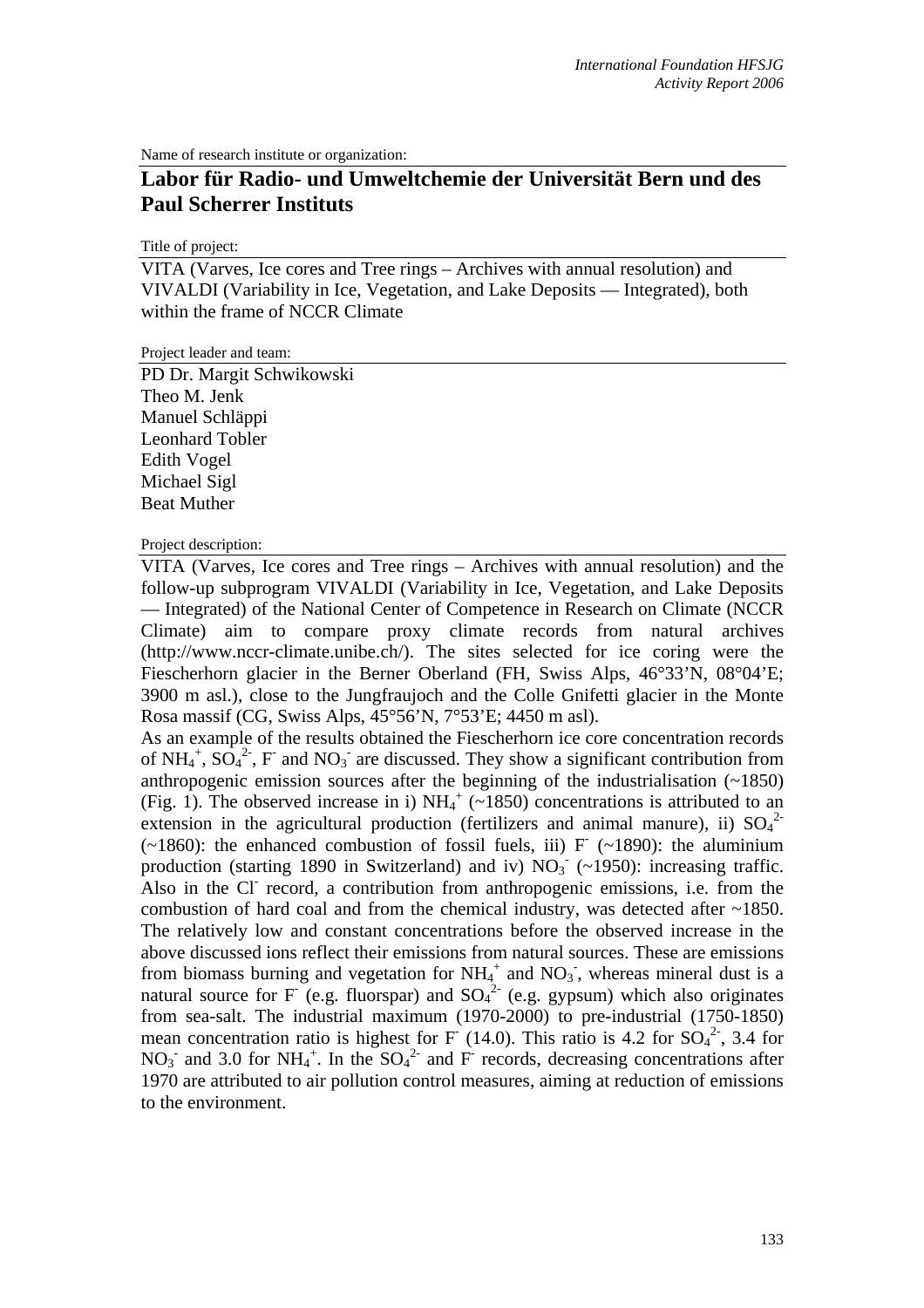

Fig. 1: Annual average concentrations (thin line) superimposed by the 10-year average (thick line) of  $NH_4^+$ ,  $SO_4^2$ , F and  $NO_3$ . The blue, dashed lines mark the sections influenced by percolating melt-water.

In addition to the ice core investigation, two snow pit/shallow firn core studies were conducted at Jungfraujoch. One was aiming to improve the understanding of the behavior of mercury (Hg) in snow. Hg is the only metal, whose elemental form has a natural cycle. Due to its high vapor pressure it is extremely toxic. However, there are still large uncertainties about atmospheric Hg-fluxes and Hg-concentrations. Also the chemical behavior of mercury after deposition is not well known. In this study Hgconcentrations in snow samples from Jungfraujoch were analyzed with cold vapor atomic fluorescence spectrometer (Mercur, Analytik Jena). Snow samples were collected on Jungfraujoch from a 63 cm and a 35 cm deep snow pit on 11 May and 12 May 2006, respectively (Fig. 2.). The upper 35 cm consisted of homogenous lowdensity snow, whereas the deeper layer from 35-63 cm was more compact but still homogenous. In the first snow layer Hg concentrations decreased from 2 ng/L to just above detection limit of about 0.14 ng/L. The agreement between the samples from the two consecutive days is good. There is no indication of a loss of Hg by evaporation. Interesting is also the second snow layer: An increase of Hgconcentrations with depth was detected, suggesting highly variable deposition conditions or concentrations in the atmosphere. However, the experiment was too short to fully understand mercury deposition and conservation in snow and a more detailed study is needed.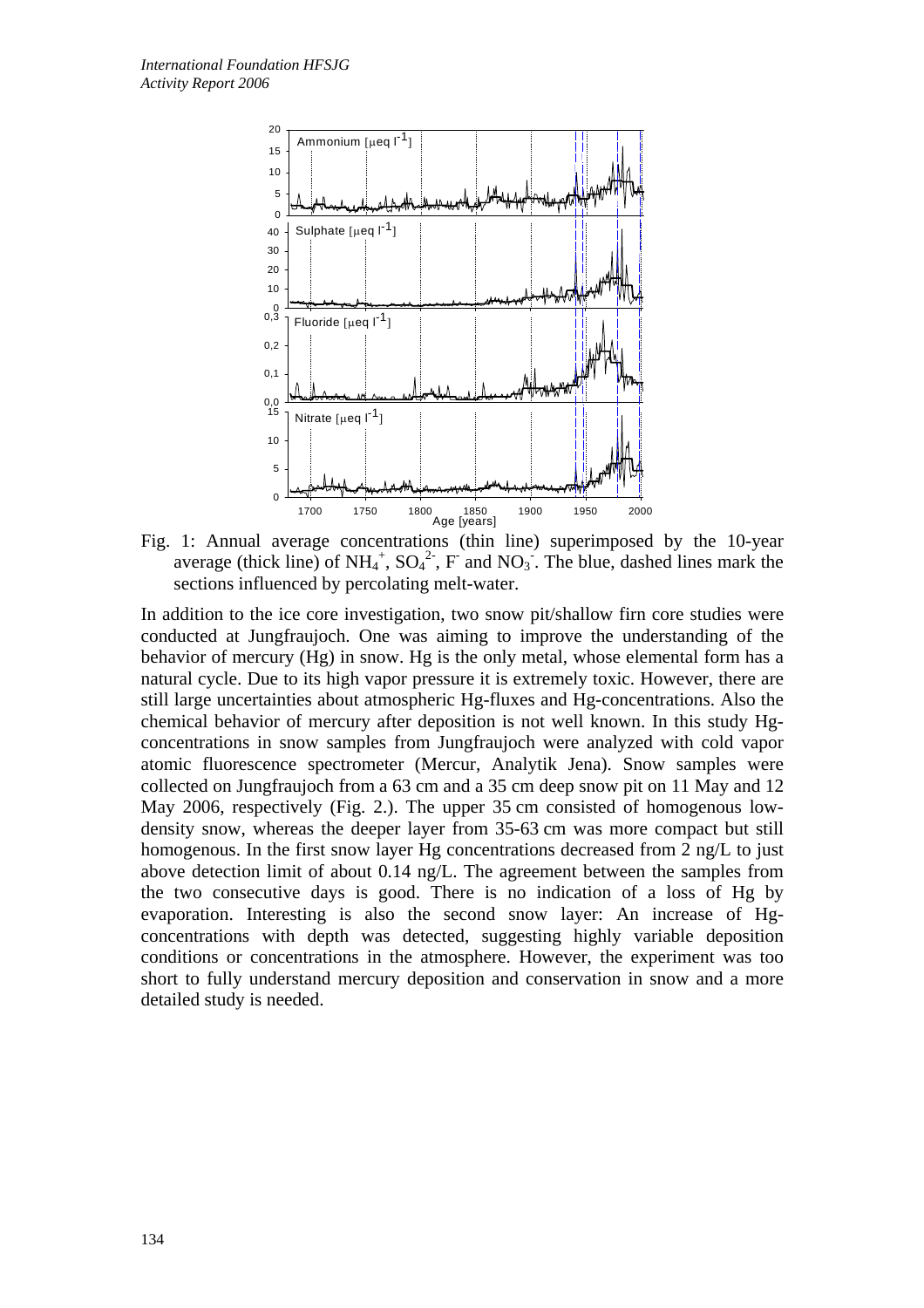

Fig. 2: Mercury concentrations against depth in the two snow pits from Jungfraujoch.

The shallow firn core study was conducted to test a new approach for dating of recent snow samples. The radioactive decay of  $^{210}Pb$  with a half-life of 22.8 years is often used for dating of environmental archives like ice cores. <sup>210</sup>Pb activity is normally measured with  $\alpha$ -spectroscopy through its granddaughter <sup>210</sup>Po, which has to be in radioactive equilibrium with  $^{210}$ Pb. In this work the new approach was tested to apply this method for dating of snow/firn samples presumably younger than two years in which the two nuclides are not in equilibrium yet. Samples from the Jungfraujoch were collected by drilling a 6.8 m long shallow core on 11 May 2006. From the snow cores two aliquots per 20 cm long sections were prepared for the  $^{210}$ Po  $\alpha$ spectroscopic measurements. Separation of  $^{210}$ Po in the first aliquot was conducted between 5 and 28 days after sampling. Separation of the second aliquot took place 150 days resp. 180 days after sampling. From the two measurements the sample age was calculated (Fig. 3). A steady increase in age was observed until 400 cm depth, when the snow from the last autumn was reached (age about 200 days). Below that depth,  $^{210}$ Po activities and ages show higher variability, which might be the effect of melting at this temperate glacier. Nevertheless, the resulting accumulation of 400 cm of snow for seven month seems reasonable for this site.



Fig. 3:  $2^{10}$ Po activities of the two measurements and the calculated sample age of the Jungfraujoch shallow core.

## Acknowledgements

This study on the Fiescherhorn ice core was conducted in the frame of NCCR-Climate. Financial support from the Swiss National Science Foundation is acknowledged. The possibility to use the High Alpine Research Station Jungfraujoch as base camp is highly acknowledged.